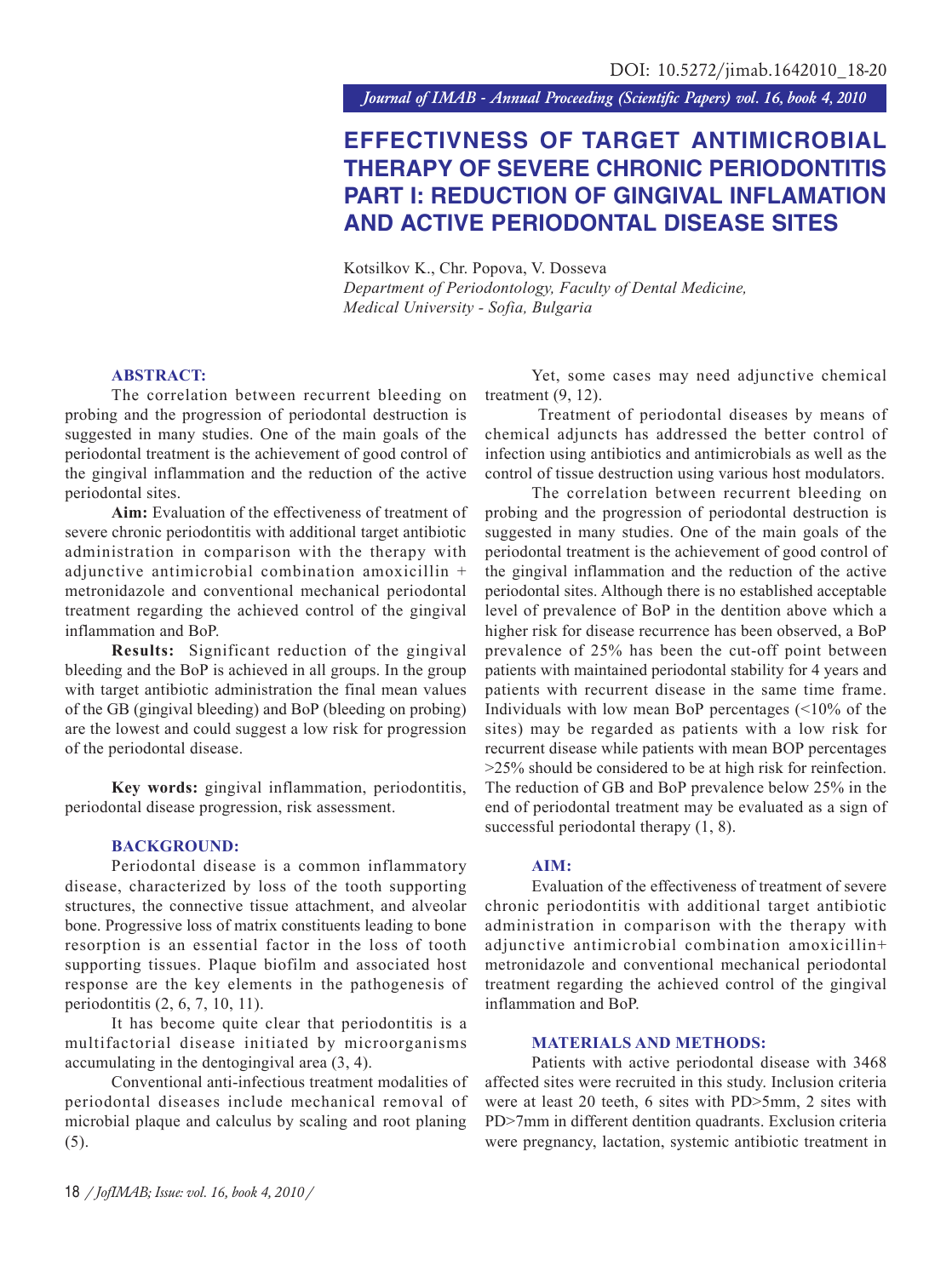the previous 3 months. The patients were divided in three groups:

• Test group 1 (TG1) – patents with 834 affected sites - conventional mechanical periodontal therapy and adjunctive broad spectrum systemic antibiotic treatment (Amoxicillin 500mg/Metronidazol 250mg – tid for 10 days.

• Test group 2 (TG2) – patents with 1110 affected sites - conventional mechanical periodontal therapy and adjunctive specific systemic antibiotic administration after microbiological testing for susceptibility.

• Control group (CG) – patients with 1524 affected sites - conventional mechanical periodontal therapy only.

## **Clinical parameters:**

A full range of periodontal diagnostic measurements were registered before and after treatment. The collected data includes: Hygiene Index (HI), Gingival bleeding index (GBI), Probing depth (PD), Clinical attachment level (CAL), Gingival recession (R), Furcation involvement (F) and Mobility (M) were carried out all patients. The measurements were registered on six points on every tooth (mesiobuccal, buccal, distobuccal, distolingual, lingual, mesiolingual) with Williams's periodontal probe. The alveolar bone loss was registered on panoramic, segment and bite-wing x-rays.

## **RESULTS:**

Significant reduction of the gingival bleeding and the BoP is achieved in all groups. In the group with target antibiotic administration the final mean values of the GB (gingival bleeding) and BoP (bleeding on probing) are the lowest and could suggest a low risk for progression of the periodontal disease.

The reduction of the gingival inflammation is one of the major indicators of the successful periodontal treatment. The collected data concerning the gingival status (GBI, BoP) is presented on the following charts. The reduction of the GBI (46,52% TG1; 48,87% TG2, 48,29% CG) and BoP (54,14% TG1; 56,83% TG2, 60,28% CG) is similar in all groups and presents the achieved satisfying control of the gingival inflammation. In TG2 the mean value of the BoP prevalence after treatment is the lowest (12,46%) compared with the TG1 (20,46%) and CG (15,67%) which defines the lowest risk of progression of the periodontal disease for TG2.

**Chart 1.** Rreduction of the gingival bleeding and the BoP in correlation with the increase of the free of plaque surfaces in test group 1.



**Chart 2.** Rreduction of the gingival bleeding and the BoP in correlation with the increase of the free of plaque surfaces in test group 2.